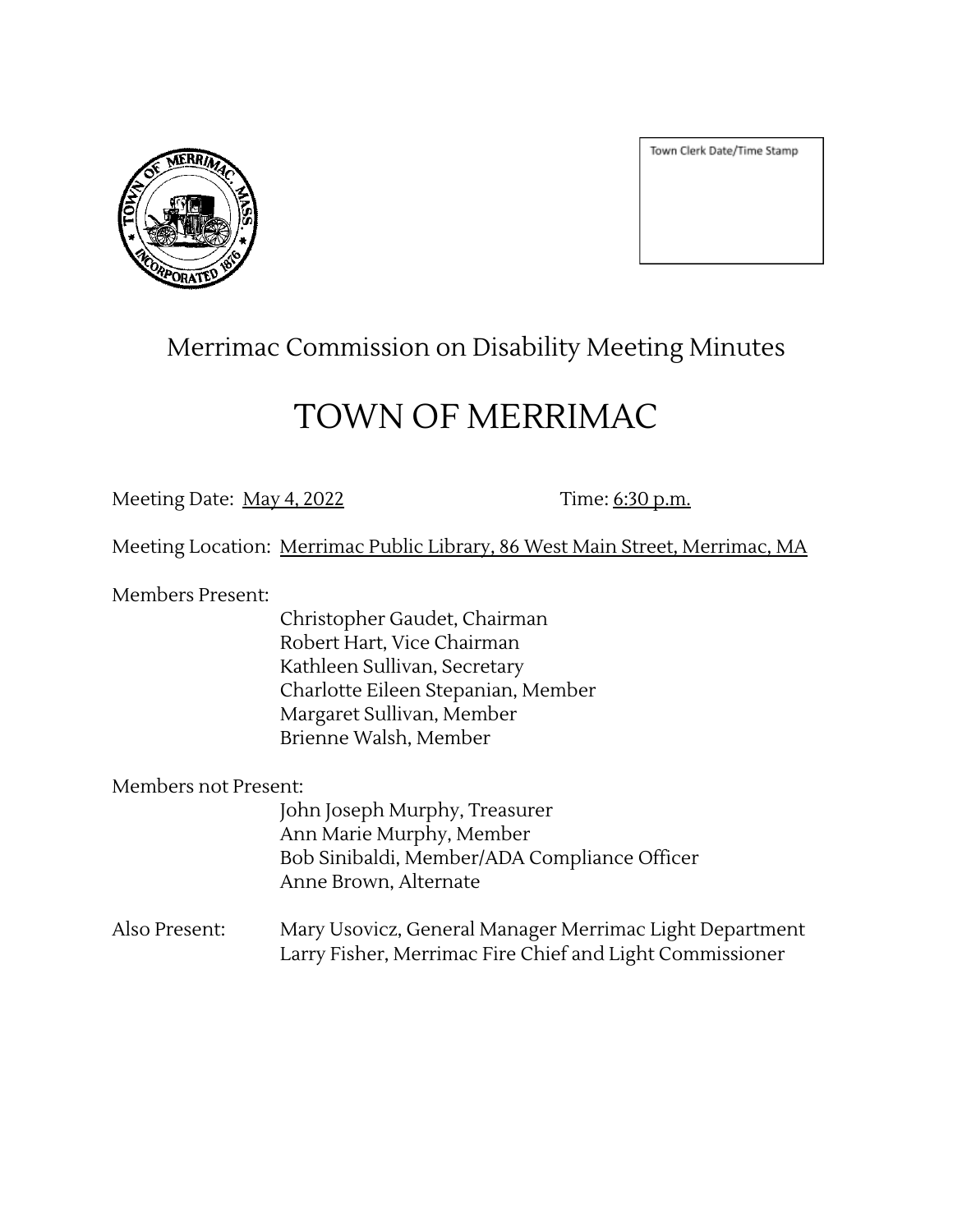Agenda Item No: I Call to Order Meeting called to order at 6:32 p.m.

## Agenda Item No: II

Approve Agenda

Brienne Walsh made a motion to accept the agenda for the May 4, 2022 meeting. Eileen Stepanina seconded the motion. Members unanimously accepted the motion. The agenda was accepted.

Agenda Item No: III

Approve Minutes from March 2, 2022 Meeting Commission on Disabilities members considered the minutes. Brienne Walsh made a motion to accept the minutes from the March 2, 2022 meeting. Robert Hart seconded the motion. Members unanimously accepted the motion. The minutes from the March 2, 2022 meeting are accepted. There are no minutes from the April 6, 2022 meeting because there was no meeting held due to lack of a quorum.

<u>Agenda Item No: IV</u> Old Business

- 1. Shared Streets Grant for Church Street Improvements and
- 2. 45,000 Earmark for Church Street Sidewalk Improvements Work is scheduled to start on new sidewalks on May 23 to utilize \$108,000.
- 3. \$45,000 Earmark Request for ADA Improvements at Sweetsir and Donaghue Schools sent to Representative Mirra and Senator Dizoglio Christopher Gaudet had conversations with State Senator Barry Finegold. Christopher shared information about Merrimac's COD and the requests for funding. Information was forwarded to Senator Finegold's office.
- 4. \$45,000 FY23 Special Article Request for Sidewalk Improvements The article passed and the Highway Department has the money to utilize for new sidewalks.
- 5. Approval from Sean Croninn to apply balance of ADA Transition Plan grant to website ADA compliant software if needed. Approval is not needed because Cable Access paid for the upgrades to the website with AudioEye. The town website is now accessible to people with disabilities.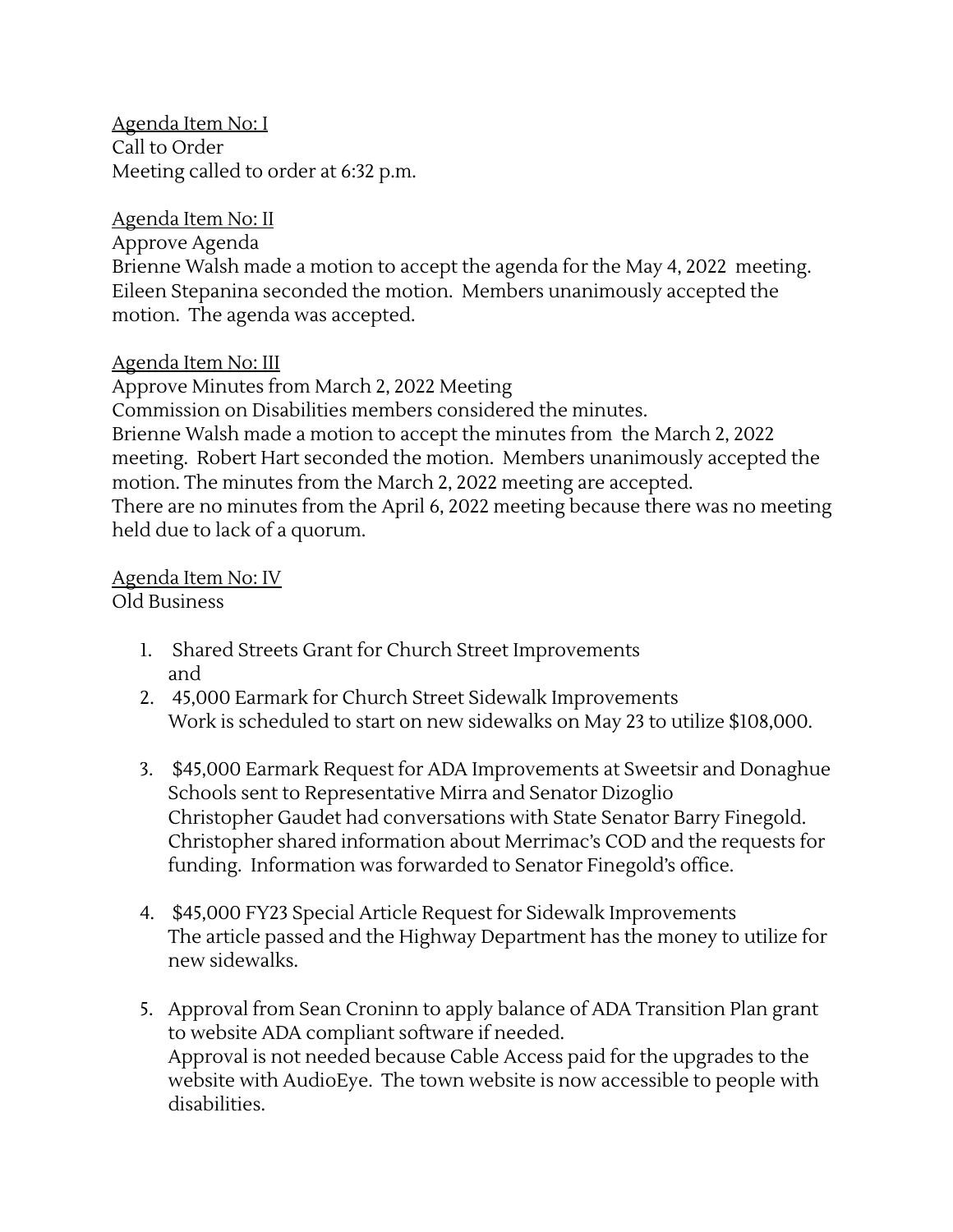6. Draft Copy Americans with Disabilities Act (ADA) Policies, Procedures, and Practices COD members will review short and long forms for approval at the June meeting.

## Agenda Items No: V

1. 6:30 p.m. appointment with Mary Usovicz Director of Light Department to discuss new drop box

Mary Usovicz is the new General Manager at the Light Department. She is working hard on ways to better serve customers. The drive up window and drop box on the building were limiting so the Light Department installed a new drive up drop box. The drop box is the right height but the handle is not ADA compliant. The Light Department will install a new handle. Other ADA compliance issues were discussed and Mary and Larry will work to explore ways to even out the front walkway and to make the drive up window tint less dark. Larry Fisher shared that the Light Department is working to make the building more accessible and ADA compliant. The building is old and solutions will take time. The Light Department is aware of compliance issues and will be making a plan to meet ADA standards. Right now they will address the handle on the new drop box, the uneven front sidewalk, and the tinted window.

2. COD Annual Report

The COD Annual Report was completed by Chris Gaudet and Brienne Walsh. It was submitted to the Board of Selectmen.

Robert Hart made a motion to accept the annual report. Eileen Stepanian seconded the motion. Members unanimously accepted the motion.

- 3. Northeast Independent Living Virtual Legislative Forum Meeting Christopher Gaudet attended the March 29, 2022 meeting and engaged in conversation about ADA compliance and housing. HUD shared that their funding is 50% less than it was ten years ago. They will continue working with the state to get more housing assistance for people with disabilities in Massachusetts.
- 4. Alyssa Sexton from Inspectional Services request for past history COD Shared Street grant application Robert Sinibald and Alyssa Sexton requested information from the COD regarding the Shared Streets Grant. Christopher Gaudet shared pertinent information.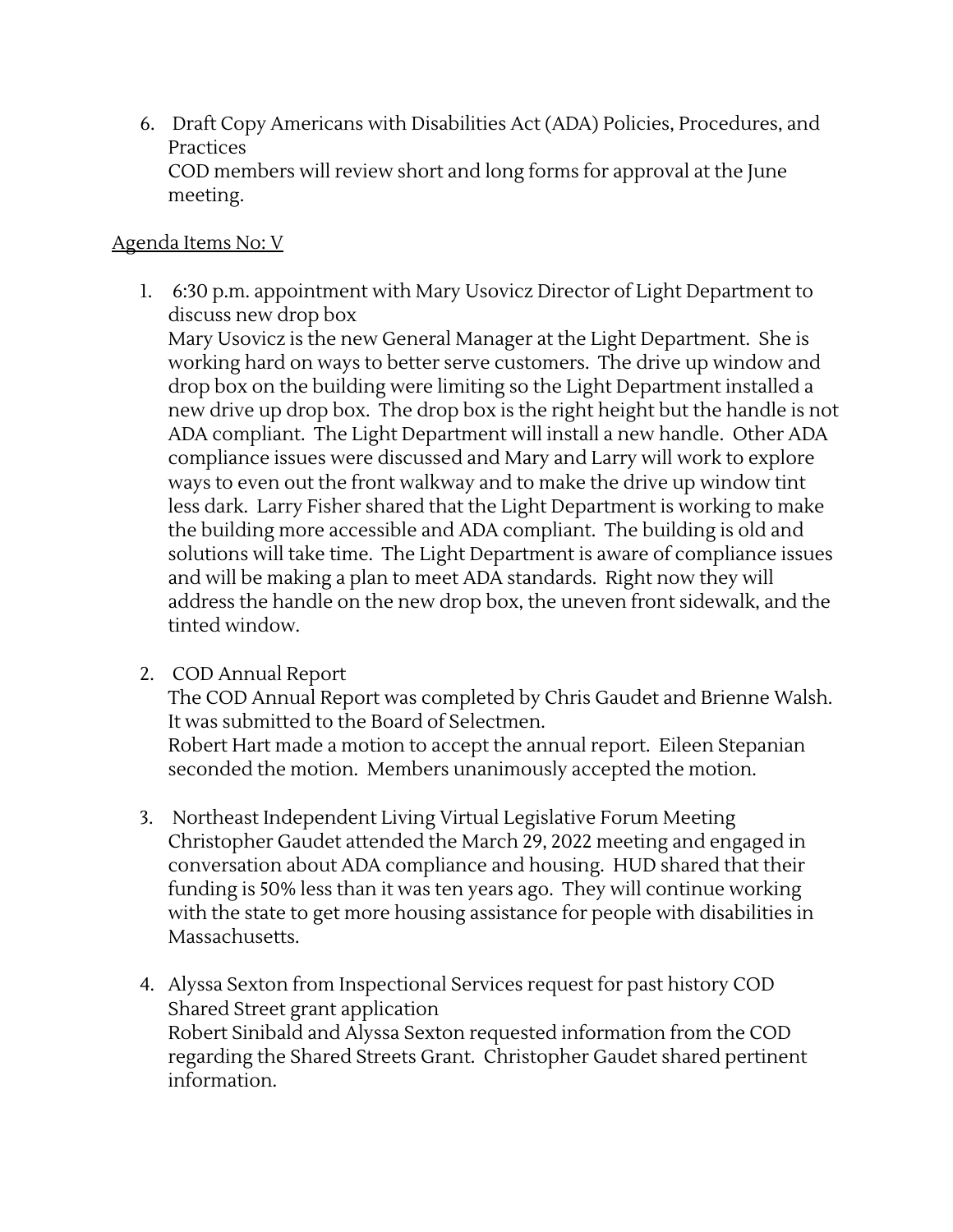- 5. Open Space Committee request to attend next meeting to discuss ADA compliant trails in town. Robert Hart made a motion to add the Open Space Committee to the next COD meeting agenda. Brienne Walsh seconded the motion. Members unanimously accepted the motion.
- 6. \$87.40 for COD email renewal. Brienne Walsh made a motion to appropriate \$87.40 from the COD budget to pay for the COD email renewal. Margaret Sullivan seconded the motion. Members unanimously accepted the motion.
- 7. Number of COD members for FY2023 There are currently nine members on the COD with one alternate. Robert Hart made a motion to have the COD continue to have nine members and one alternate. Margaret Sullivan seconded the motion. Members unanimously accepted the motion.
- 8. Handicap Parking for Old Home Days

Christopher Gaudet reached out to the Old Home Days Committee to schedule a meeting to discuss handicap parking issues at Old Home Days. Currently there are only two spots near the playground and this is not enough. Spaces in front of the Donaghue School are not able to be utilized because the Touch A Truck station is set up there. COD members discussed the possibility of using some of the spaces in the parking lot to the right of the Donaghue near the cafeteria door as temporary handicapped parking during the Old Home Days celebration.

Margaret Sullivan made a motion to ask the Old Home Days Committee to allot temporary parking spaces to the right of the Doanghue and place these spaces on the Old Home Days map. Robert Hart seconded the motion. Members unanimously accepted the motion.

Agenda Item No: VI Open Discussion

Christopher Gaudet will attend the Community Access Monitor meeting on June 8 and 15, 2022 from 9:00 a.m.-2:00 p.m. The meeting will focus on reviewing ADA regulations.

COD members reviewed the need to explore assistive listening devices for people to utilize at Town Meeting. Brienne Walsh will explore options that are hygienic.